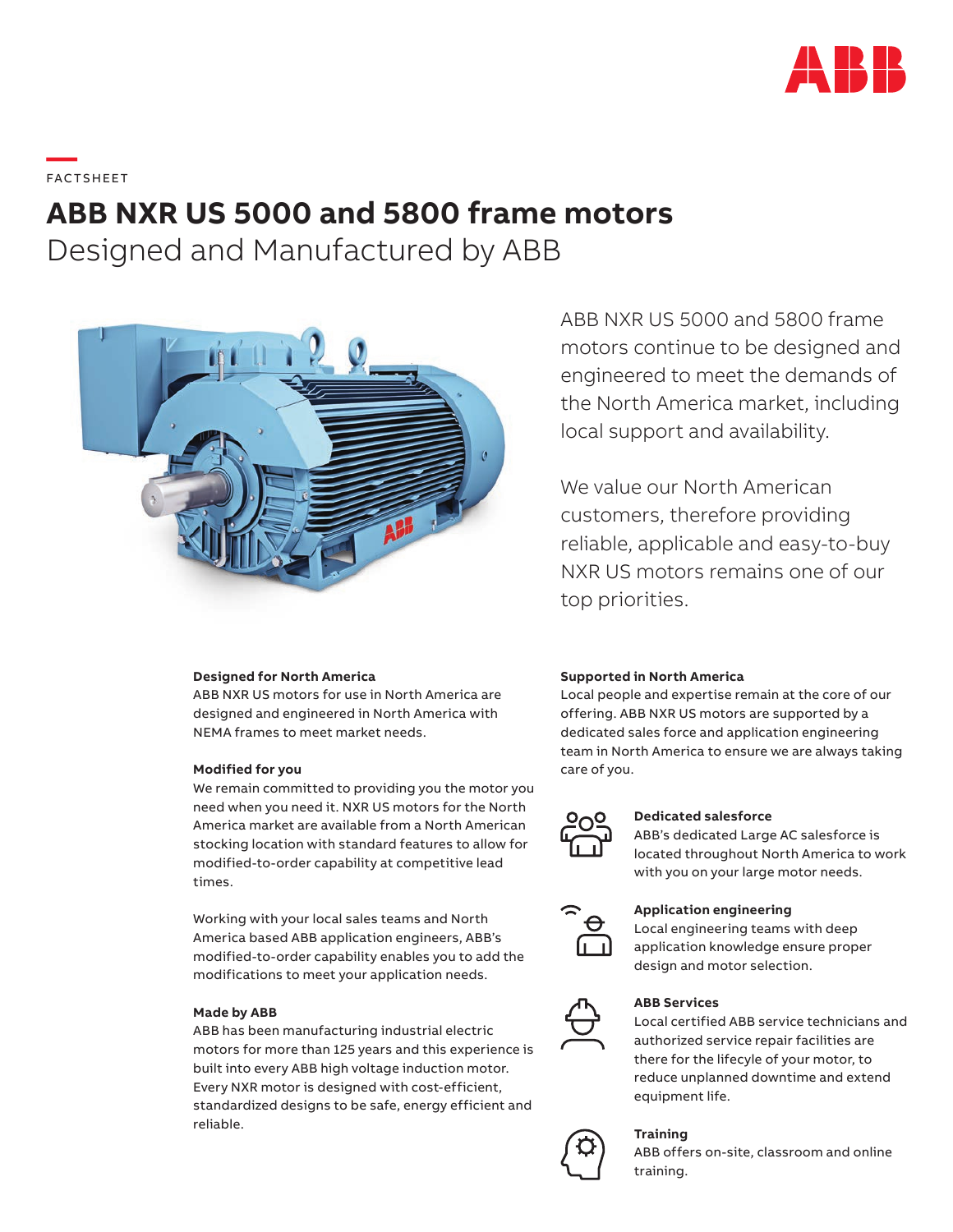### **Designed for you - Made by ABB**

Buying low and medium voltage motors has never been easier. ABB's NXR US general purpose motors combine cost-efficient standardized designs and short lead times with safety, productivity, energy efficiency and reliability.

### **ABB NXR US motors up to 1000 Hp are stocked in the US with the following features:**

- Stock completed motors 460V and 2300/4000V
- 2-6 pole

**—**

- 7x 100 ohm platinum winding RTDs (2/phase + spare)
- Provisions for bearing RTDs
- Corrosion-resistant paint protection on interior metal surfaces
- Cast iron frame and end brackets
- 0.005" foot flatness
- Insulated ODE bearing and brackets
- Stainless steel hardware ANSI
- Class F insulation
- Service Factor of 1.15 DOL
- 3.5 PU surge capability
- Suitable for use on a VSD, 10:1 VT / 2:1 CT (1000:1 CT safe area with TEBC modification)
- CSA approval Class 1 Div II (Class 2 with mods)
- IP54 Standard IP55 with Mod
- Coil head space heaters

**—**

**Max rating (Hp)**

- Stock brackets, caps, lead channels and NEMA MTBs
- NEMA 4X auxiliary box for accessories
- Performance data, drawings and other information is readily available

### **ABB's modified-to-order capability enables you to add the modifications to meet your application needs.**

ABB NXR US modifications are completed in our Athens, GA USA factory. The Athens facility will continue to expand the modification capabilities offering to meet your needs.

### **Available modifications:**

- ABB Ability Smart Sensor for motors
- Standard NXR rerates
- Bearing changes Ball to roller
- Bearing RTDs
- Blower cooling
- Shaft ground for non-CSA motors
- Provisions or accessories for vibration monitoring
- Modifiable MTB positions F2, F3, oversized boxes, accessories
- Shaft seals- labyrinth, Inpro
- D-flange/C-face
- Arctic Duty (-40°C)
- Thermostats
- Export crating
- IEEE-841 features
- Routine/complete testing
- Shaft modifications
- Insulated DE bearing
- Add encoder



### **High power density for compact installations**

The NXR US sets a benchmark for the industry, offering more horsepower per pound than has ever been achieved before with rib cooled motors. High power density means that for a given output you can often use a motor one frame size smaller than with conventional products. This helps to save space and enables more compact installations.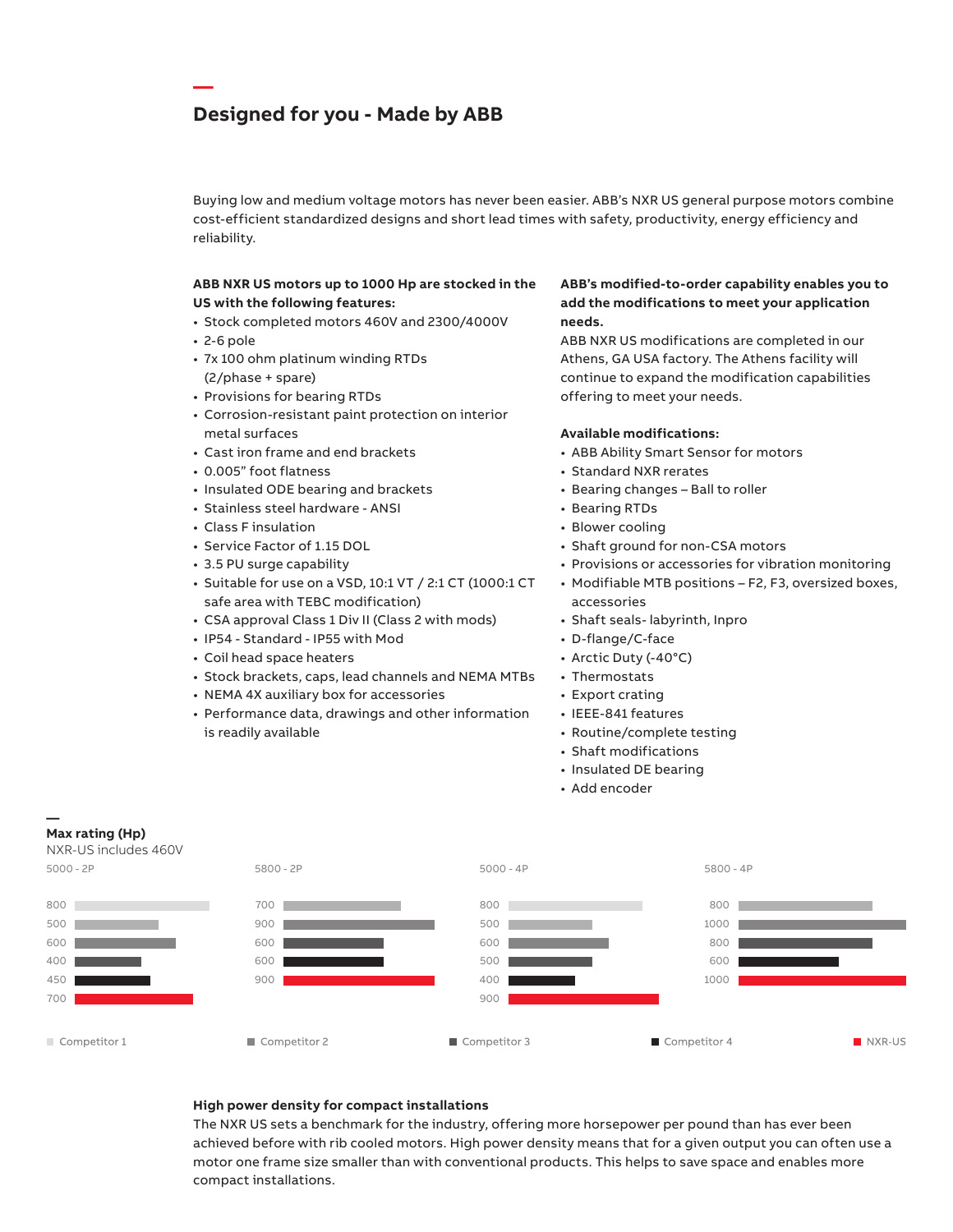### **All ABB NXR US motors are designed to match customer needs and requirements for quality, safety and dependability.**



Modified-to-order capability allows for application specific offerings



Global supply chain with localized support



Patented internal cooling allows for more power per pound



**—**

Installation made easy due to flexible foundations and simple lead connections



## **Modified to order above NEMA motor, type NXR US** Technical data

**Modified to order above NEMA motor, type NXR US, three phase, totally enclosed, foot mounted 460 V, 60 Hz**

| Hp          | <b>RPM</b> | <b>NEMA</b><br>frame | Encl.       | Reference<br>number | Aprx.<br>wt. (lb) | <b>Full load</b><br>efficiency | Voltage | <b>FL</b> amps |
|-------------|------------|----------------------|-------------|---------------------|-------------------|--------------------------------|---------|----------------|
| 460 V 60 Hz |            |                      |             |                     |                   |                                |         |                |
| 250         | 1200       | 5008                 | <b>TEFC</b> | MTO-N50256L-4       | 3550              | 95.8                           | 460     | 301            |
| 300         | 1200       | 5010                 | <b>TEFC</b> | MTO-N50306L-4       | 4010              | 95.8                           | 460     | 361            |
| 350         | 1200       | 5010                 | <b>TEFC</b> | MTO-N50356L-4       | 4230              | 95.8                           | 460     | 412            |
| 400         | 1200       | 5010                 | <b>TEFC</b> | MTO-N50406L-4       | 4340              | 95.8                           | 460     | 478            |
| 450         | 3600       | 5010                 | <b>TEFC</b> | MTO-N50452S-4       | 3950              | 95.8                           | 460     | 471            |
|             | 1800       |                      |             | MTO-N50454L-4       | 4100              | 96.2                           |         | 503            |
|             | 1200       | 5012                 |             | MTO-N50456L-4       | 4740              | 95.8                           |         | 538            |
| 500         | 3600       |                      |             | MTO-N50502S-4       | 4010              | 95.8                           |         | 522            |
|             | 1800       | 5010                 | <b>TEFC</b> | MTO-N50504L-4       | 4280              | 96.2                           | 460     | 554            |
|             | 1200       | 5012                 |             | MTO-N50506L-4       | 4980              | 95.8                           |         | 595            |
| 600         | 3600       |                      |             | MTO-N50602S-4       | 4210              | 95.8                           |         | 623            |
|             | 1800       | 5010                 | <b>TEFC</b> | MTO-N50604L-4       | 4480              | 96.2                           | 460     | 659            |
|             | 1200       | 5012                 |             | MTO-N50606L-4       | 5250              | 95.8                           |         | 728            |
| 700         | 3600       | 5010                 |             | MTO-N50702S-4       | 4610              | 95.8                           |         | 725            |
|             | 1800       | 5012                 | <b>TEFC</b> | MTO-N50704L-4       | 5160              | 96.2                           | 460     | 766            |
|             | 1200       |                      |             | MTO-N50706L-4       | 5670              | 95.8                           |         | 823            |
| 800         | 3600       | 5810                 | <b>TEFC</b> | MTO-N58802S-4       | 7360              | 95.8                           | 460     | 828            |
|             | 1800       | 5012                 |             | MTO-N50804L-4       | 5470              | 96.2                           |         | 871            |
|             | 1200       | 5810                 |             | MTO-N58806L-4       | 7520              | 95.8                           |         | 908            |
| 900         | 3600       | 5810                 | <b>TEFC</b> | MTO-N58902S-4       | 7870              | 95.8                           | 460     | 927            |
|             | 1800       | 5012                 |             | MTO-N50904L-4       | 5670              | 96.2                           |         | 980            |
|             | 1200       | 5810                 |             | MTO-N58906L-4       | 7980              | 95.8                           |         | 1016           |
| 1000        | 1800       |                      |             | MTO-N581004L-4      | 8050              | 96.2                           |         | 1068           |
|             | 1200       | 5810                 | <b>TEFC</b> | MTO-N581006L-4      | 8330              | 95.8                           | 460     | 1124           |